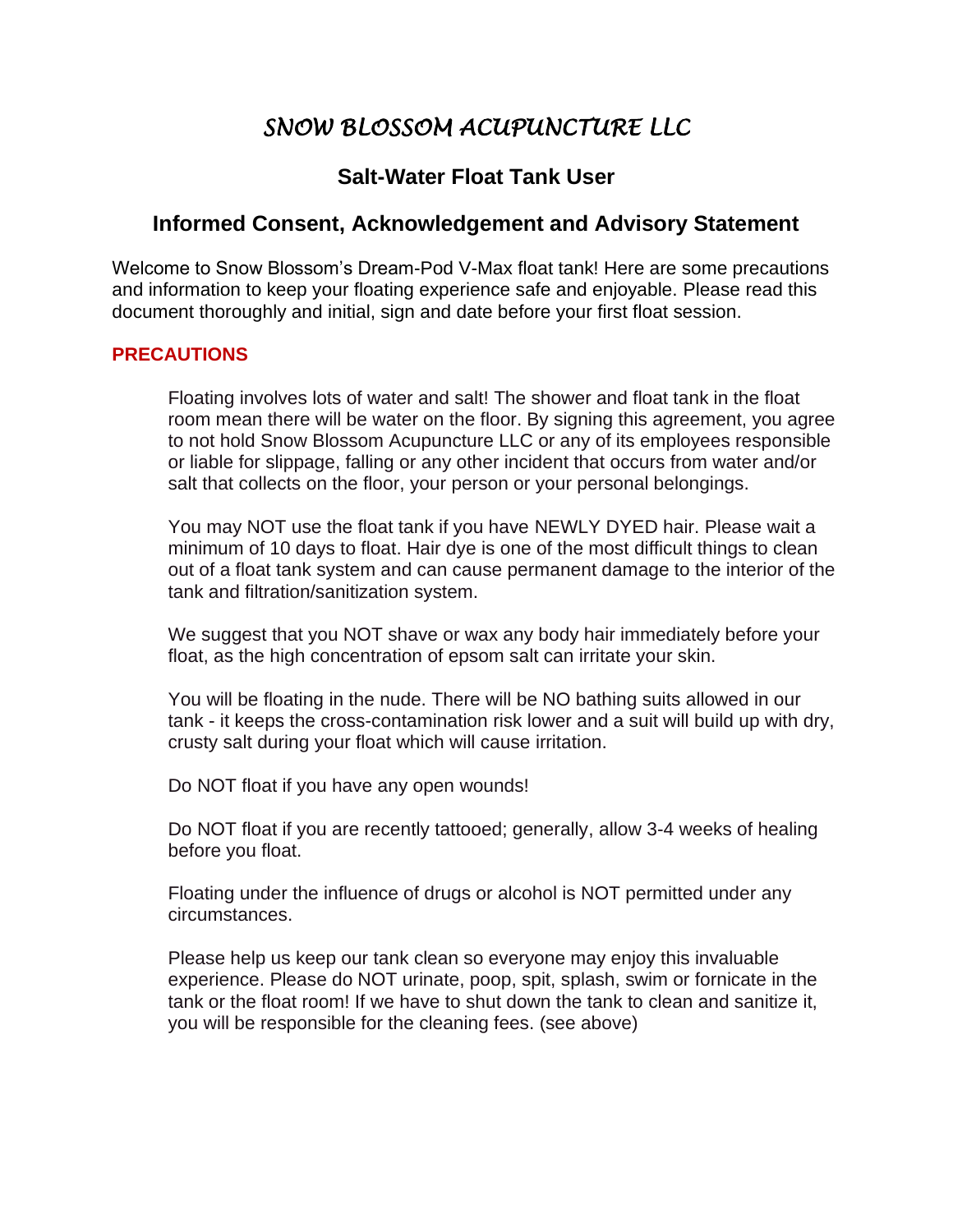#### **MEDICAL PRECAUTIONS & RESTRICTIONS**

**Incontinence** - Inadvertent body fluid leakage - is detrimental to tank solution sanitation. Your float session is for an hour-and-a-half, if this amount of time is not a concern for not having access to a toilet, floating will be fine.

**Trouble with detoxing** - If you have problems with your Liver or Kidneys, please talk to your Doctor before floating about the absorption of high concentrations of magnesium.

**Chemotherapy and Radiation** - We want to enhance your body's ability to heal itself. Please talk to your Doctor about floating during this time due to the high concentration of magnesium and possibility of getting dizzy or nauseous due to your treatments.

**Seizures** - You will be floating in isolation. We will not know if you are having a seizure during your float. If your epilepsy or seizure disorder is under control with medication, and you get clearance from your Doctor, floating is a definite option.

**Pump Devices** - Please make sure that it is ok to submerge your pump in water.

**Heart, Circulation Issues** – Please consult your physician before floating.

**Spinal Issues** - Please be cautious when entering and exiting the tank as your body and mind will be more relaxed and the access lid requires careful, controlled opening and closing.

**Claustrophobia** - This is one of the most common concerns about floating. Most people have no issues at all because you are in complete control of the lighting; you will have the ability to stretch and move gently inside the tank; and you can always open the pod door, if need be. If you are able to drive a vehicle then you will be comfortable in our spacious tank.

Upon using this flotation pod, I absolve, Snow Blossom Acupuncture LLC, and their employees and agents from any and all liability in connection with the use thereof whether such loss or damage be direct or indirect. I further agree to take full responsibility for my thoughts and actions while in the flotation pod and the waiver of liability and all agreements made herein shall apply to each use I make of the floatation pod.

However, Snow Blossom Acupuncture LLC understands and accepts the potential health risk and responsibilities associated with allowing PATRONS to bathe in a FLOAT TANK SOLUTION that is treated by unproven FLOAT TANK SOLUTION TREATMENT METHODS and that the owner agrees to close a FLOAT TANK facility to the public if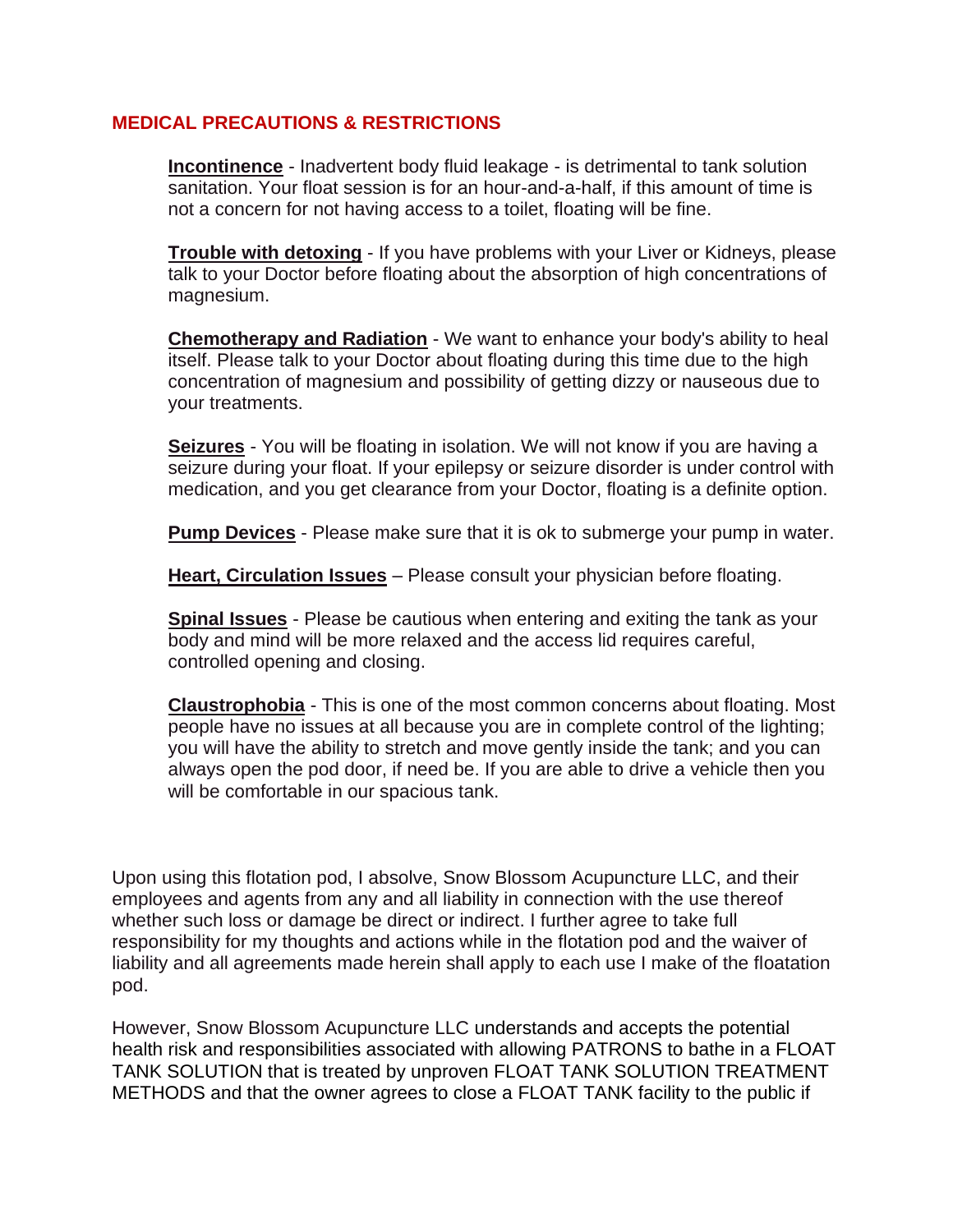the water quality does not meet the bacteriological standards provided in the OPERATION GUIDELINES or the ANCHORAGE HEALTH DEPARTMENT (AHD) determines that the FLOAT TANK facility is not safe for bathing.

# **AHD User Advisory Statement: Consumer and AHD** User Advisory Statement:

- 1. Currently there is no chemical disinfectant for FLOATATION SYSTEMS that is registered with the United States Environmental Protection Agency.
- 2. FLOAT TANK SOLUTION is treated for health and safety as approved by the AHD.
- 3. It is not certain whether the TREATMENT METHOD is or is not effective.
- 4. FLOAT TANK SOLUTION quality is monitored by periodic bacteriological testing.

### **AHD User Agreement/Acknowledgement: \_\_\_\_\_\_\_\_\_\_\_\_** (initial)

- 1. Float Tank is PROHIBITED for use by anyone with a communicable disease (including communicable skin or respiratory disease) or anyone who has been ill with vomiting or diarrhea within the last two weeks.
- 2. Each Floater is REQUIRED to have a CLEANSING SHOWER before and after the floating session.
- 3. Any PATRONs with seizure, heart, or circulatory problems to consult their physician before use.
- 4. Floating under the influence of alcohol or drugs is PROHIBITED.

#### **If a client contaminates the pool in any way, he/she will be responsible for paying the cost of clean-up and refilling the pool with salt and water:** *\$800.00 - \$1,500.00 depending on the current cost of supplies and extent of damage*.

Voluntary or involuntary release of bodily fluids, communicable or infectious diseases, oils, creams, and hair dyes in the float solution may enact the contamination fee for salt replacement, cleaning, and loss of income for closing the float pool. (\$800-\$1,500)

Are you able to safely get yourself into and out of the float pool? If you have issues getting in and out of a bathtub, you may experience some trouble getting into and out of our tank. Our staff are not trained in assisted transfers. If you need assistance you must bring your own helper.

Please call us to discuss any medical conditions that may be of concern to your safe enjoyment of our facility.